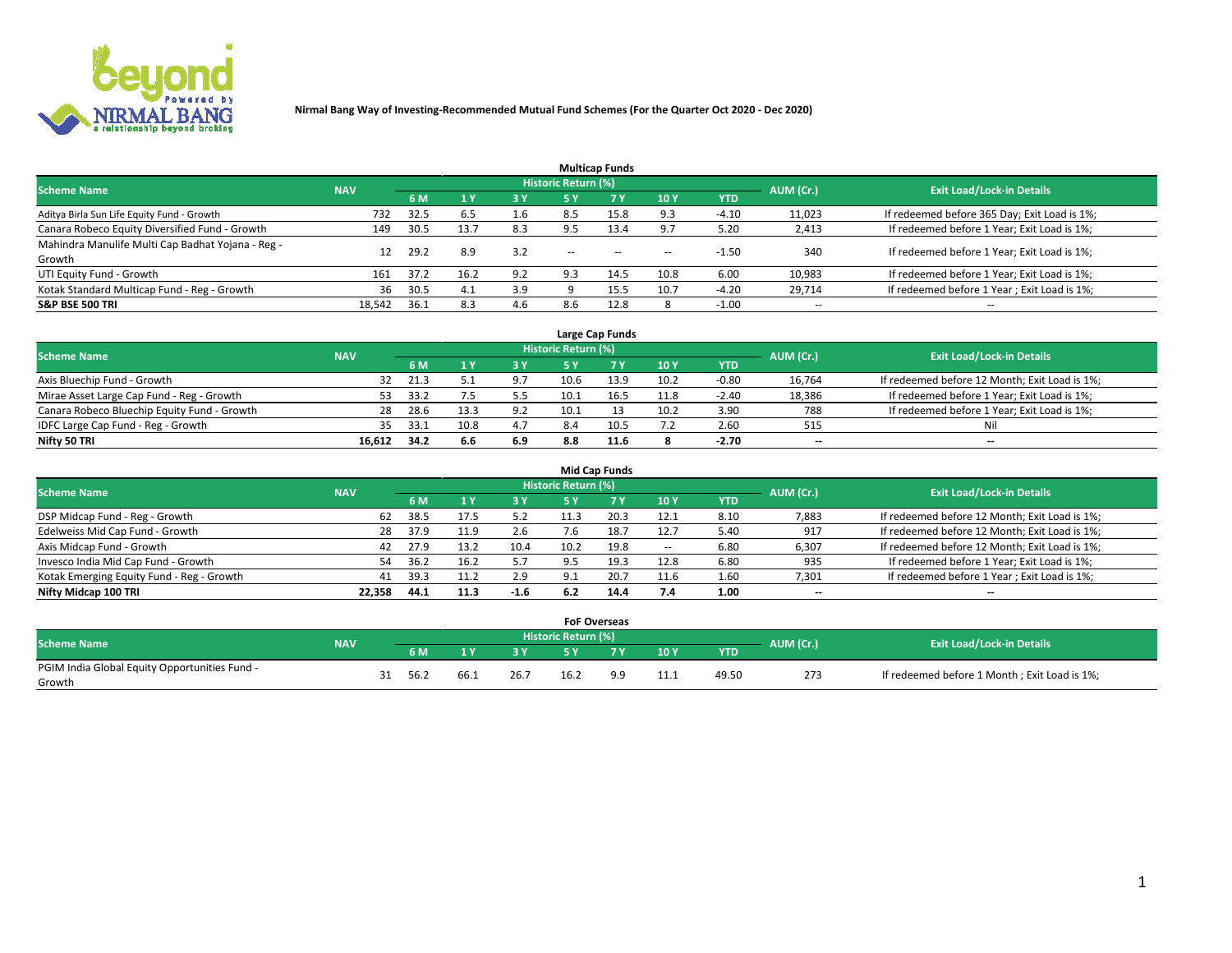

|                                                  |            |      |      |     |                     | Large & Midcap |      |            |                          |                                              |
|--------------------------------------------------|------------|------|------|-----|---------------------|----------------|------|------------|--------------------------|----------------------------------------------|
| <b>Scheme Name</b>                               | <b>NAV</b> |      |      |     | Historic Return (%) |                |      |            | AUM (Cr.)                | <b>Exit Load/Lock-in Details</b>             |
|                                                  |            | 6 M  |      | 3 Y | <b>5 Y</b>          | 7Y             | 10Y  | <b>YTD</b> |                          |                                              |
| Mirae Asset Emerging Bluechip Fund - Growth      | 59         | 37.7 | 15   |     | 13.8                | 24.4           | 17.8 | 2.70       | 11,316                   | If redeemed before 1 Year; Exit Load is 1%;  |
| Canara Robeco Emerging Equities - Growth         | 102        | 34.3 | 14.9 | 4.5 | 10.5                | 23.1           | 15   | 5.10       | 5,987                    | If redeemed before 1 Year; Exit Load is 1%;  |
| Principal Emerging Bluechip Fund - Growth        | 110        | 33.6 | 11.6 | 1.9 | 10.1                | 19.7           | 12.2 | 2.30       | 2,091                    | If redeemed before 365 Day; Exit Load is 1%; |
| Invesco India Growth Opportunities Fund - Growth | 36         | 30.1 |      |     |                     | 14.4           | 10   | $-1.70$    | 2,831                    | If redeemed before 1 Year; Exit Load is 1%;  |
| Sundaram Large and Mid Cap Fund - Reg - Growth   | 34         | 30.2 | 0.1  | 3.8 | 8.5                 | 14.8           | 8.1  | $-7.20$    | 1,249                    | If redeemed before 365 Day; Exit Load is 1%; |
| NIFTY Large Midcap 250 TRI                       | 7.471      | 38.2 | 10.5 | 3.8 | 9.1                 |                |      | 0.70       | $\overline{\phantom{a}}$ | --                                           |

|                                                     |            |      |     |       |                            | <b>Focused Funds</b> |       |            |                          |                                               |
|-----------------------------------------------------|------------|------|-----|-------|----------------------------|----------------------|-------|------------|--------------------------|-----------------------------------------------|
| <b>Scheme Name</b>                                  | <b>NAV</b> |      |     |       | <b>Historic Return (%)</b> |                      |       |            | AUM (Cr.)                | <b>Exit Load/Lock-in Details</b>              |
|                                                     |            | 6 M  |     | 73 Y. | 5 Y                        | <b>7Y</b>            | 10 Y  | <b>YTD</b> |                          |                                               |
| Axis Focused 25 Fund - Growth                       | 30         | 28.8 | 4.9 | 6.6   | 11.1                       | 14.5                 | $\!-$ | $-2.10$    | 11.372                   | If redeemed before 12 Month; Exit Load is 1%; |
| ICICI Prudential Focused Equity Fund - Ret - Growth | -31        | 29.4 | 8.3 | 3.4   | 6.6                        | 10.7                 | 7.2   | 5.00       | 800                      | If redeemed before 1 Year; Exit Load is 1%;   |
| SBI Focused Equity Fund - Growth                    | 146        | 19.6 | 3.8 | 6.4   | 9.7                        | 16.4                 | 12.7  | $-4.90$    | 10,114                   | If redeemed before 1 Year; Exit Load is 1%;   |
| <b>S&amp;P BSE 500 TRI</b>                          | 18.542     | 36.1 | 8.3 | 4.6   | 8.6                        | 12.8                 | 8     | $-1.00$    | $\overline{\phantom{m}}$ | $- -$                                         |

|                                    |            |      |      |                            |     | <b>Small Cap Funds</b> |                          |       |           |                                               |
|------------------------------------|------------|------|------|----------------------------|-----|------------------------|--------------------------|-------|-----------|-----------------------------------------------|
| <b>Scheme Name</b>                 | <b>NAV</b> |      |      | <b>Historic Return (%)</b> |     |                        |                          |       | AUM (Cr.) | <b>Exit Load/Lock-in Details</b>              |
|                                    |            | 6 M  |      | 3 Y                        |     |                        | 10Y                      | YTD   |           |                                               |
| Axis Small Cap Fund - Reg - Growth | 34         | 39.6 |      | 8.5                        |     | $- -$                  | $\overline{\phantom{a}}$ | 4.30  | 2,720     | If redeemed before 12 Month; Exit Load is 1%; |
| DSP Small Cap Fund - Reg - Growth  | 61         | 53.1 | 23.2 | $-0.1$                     |     |                        | 12.8                     | 13.80 | 5,149     | If redeemed before 12 Month; Exit Load is 1%; |
| SBI Small Cap Fund - Growth        | 59         | 41.2 |      |                            | 12. | 24.9                   | 16.6                     | 9.90  | 5,321     | If redeemed before 1 Year; Exit Load is 1%;   |
| Nifty Smallcap 100 TRI             | 7.317      | 64.0 | 11.5 | -8.2                       | 2.7 | 12.1                   | 4.1                      | 2.10  | $- -$     | $\overline{\phantom{a}}$                      |

| <b>Scheme Name</b>                           | <b>NAV</b> |      |      | <b>Historic Return (%)</b> |        |      |                          |            | AUM (Cr.)                | <b>Exit Load/Lock-in Details</b> |
|----------------------------------------------|------------|------|------|----------------------------|--------|------|--------------------------|------------|--------------------------|----------------------------------|
|                                              |            | 6 M  |      | <b>3Y</b>                  | 5 Y    | 7 Y  | 10Y                      | <b>YTD</b> |                          |                                  |
| Aditya Birla Sun Life Tax Relief 96 - Growth | 32         | 29.1 | 10.1 | 3.7                        | 8.5    | 16   | 9.6                      | 0.70       | 11,001                   | Nil                              |
| Axis Long Term Equity Fund - Growth          | 48         | 23.2 | 3.4  | 6.7                        | 8.9    | 17.7 | 13.6                     | $-3.30$    | 21,905                   | Nil                              |
| Canara Robeco Equity Tax Saver Fund - Growth | 74         | 33.3 | 17.1 | 9.9                        | 10.1   | 14.5 | 10.1                     | 8.60       | 1,181                    | Nil                              |
| Invesco India Tax Plan - Growth              | 54         | 30.5 | 9.7  | 6.2                        | 8.8    | 15.9 | 10.9                     | 1.10       | 1,113                    | Nil                              |
| Mirae Asset Tax Saver Fund - Reg - Growth    | 19         | 39.1 | 13.9 | 7.6                        | $\sim$ | $-$  | $\overline{\phantom{a}}$ | 2.20       | 4,181                    | Nil                              |
| S&P BSE 200 TRI                              | 5,990      | 34.9 | 7.9  | 5.5                        | 8.9    | 12.7 | 8.2                      | $-1.40$    | $\hspace{0.05cm} \ldots$ | $\overline{\phantom{a}}$         |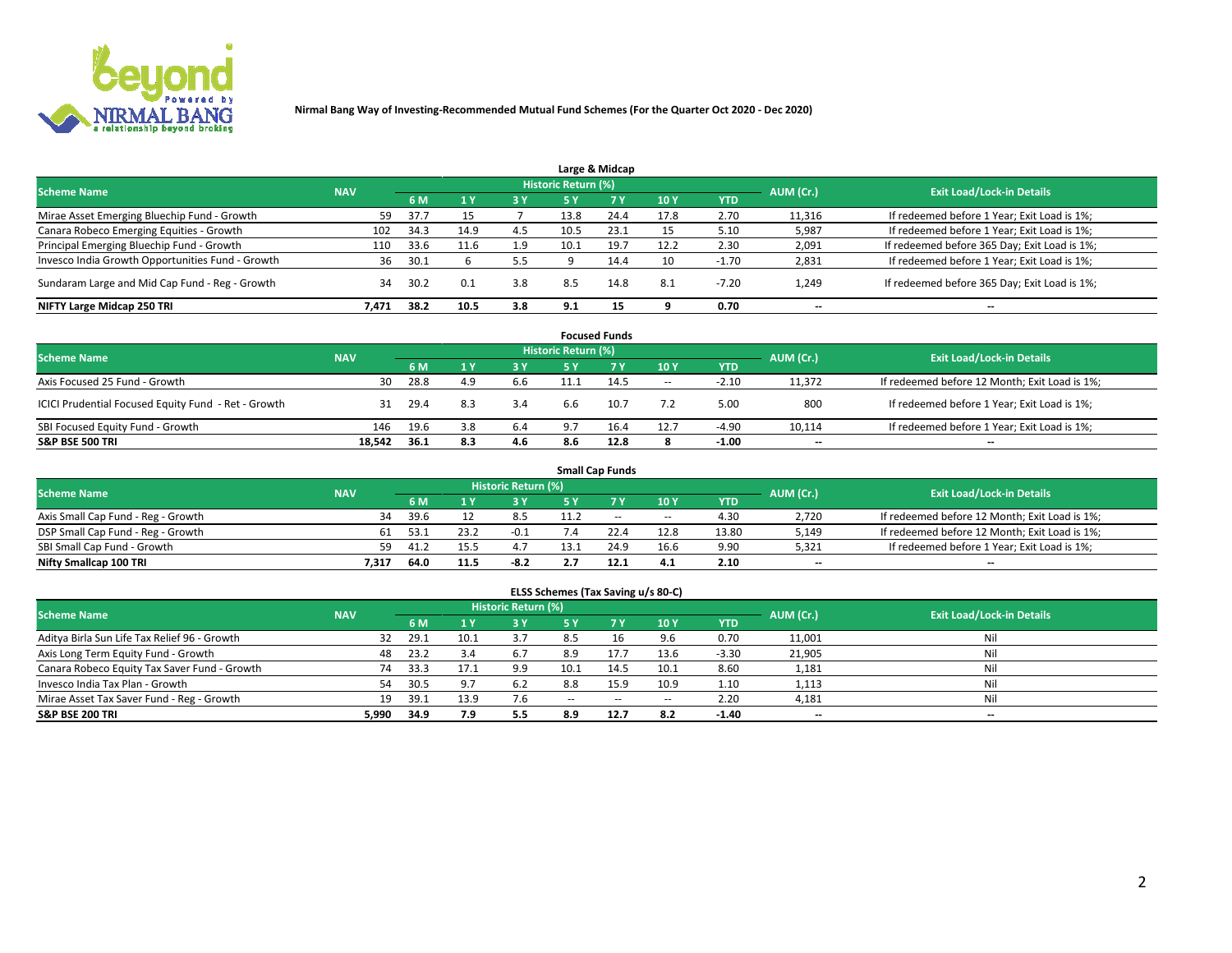

| <b>Solution Oriented</b>                                  |            |      |              |                     |      |            |                          |            |                          |                                                                                                                                                           |  |  |  |
|-----------------------------------------------------------|------------|------|--------------|---------------------|------|------------|--------------------------|------------|--------------------------|-----------------------------------------------------------------------------------------------------------------------------------------------------------|--|--|--|
| <b>Scheme Name</b>                                        | <b>NAV</b> |      |              | Historic Return (%) |      |            |                          |            | AUM (Cr.)                | <b>Exit Load/Lock-in Details</b>                                                                                                                          |  |  |  |
|                                                           |            | 6 M  | $\sqrt{1}$ Y |                     | 5 Y  | <b>7 Y</b> | 10Y                      | <b>YTD</b> |                          |                                                                                                                                                           |  |  |  |
| <b>HDFC Childrens Gift Fund</b>                           | 128        | 30.2 | 8.6          | 5.5                 | 8.9  | 13.8       | 11.7                     | 2.80       | 3,387                    | If redeemed before 1 Year; Exit Load is 3%; If redeemed bet. 1 Year<br>to 2 Year; Exit Load is 2%; If redeemed bet. 2 Year to 3 Year; Exit<br>Load is 1%; |  |  |  |
| Tata Retirement Savings Fund - Moderate Plan - Reg        | 33         | 26.3 | 10.5         | 4.5                 | 9.7  | 16         | $\overline{\phantom{a}}$ | 3.30       | 1,155                    | If redeemed before 61 Month; Exit Load is 1%;                                                                                                             |  |  |  |
| Tata Retirement Savings Fund - Progressive Plan -<br>Reg  | 32         | 29.8 | 9.7          | 4.4                 | 10.7 | 15.7       | $\overline{\phantom{a}}$ | 1.70       | 793                      | If redeemed before 61 Month: Exit Load is 1%:                                                                                                             |  |  |  |
| Tata Retirement Savings Fund - Reg - Conservative<br>Plan | 22         | 11.7 | 9.4          | 5.6                 | 7.9  | 9.9        | $\overline{\phantom{a}}$ | 6.50       | 144                      | If redeemed before 61 Month; Exit Load is 1%;                                                                                                             |  |  |  |
| <b>S&amp;P BSE 200 TRI</b>                                | 5.990      | 34.9 | 7.9          | 5.5                 | 8.9  | 12.7       | 8.2                      | $-1.40$    | $\overline{\phantom{a}}$ | $\overline{\phantom{a}}$                                                                                                                                  |  |  |  |

|                                                    |            |      |     |                     |     | <b>Index Fund</b> |     |            |           |                                               |
|----------------------------------------------------|------------|------|-----|---------------------|-----|-------------------|-----|------------|-----------|-----------------------------------------------|
| <b>Scheme Name</b>                                 | <b>NAV</b> |      |     | Historic Return (%) |     |                   |     |            | AUM (Cr.) | <b>Exit Load/Lock-in Details</b>              |
|                                                    |            | 6 M  |     | <b>3 Y</b>          | 5 Y | <b>7Y</b>         | 10Y | <b>YTD</b> |           |                                               |
| HDFC Index Fund-NIFTY 50 Plan                      | 107        | 33.8 | 5.6 | 6.3                 | 8.2 |                   |     | $-3.50$    | 1,882     | If redeemed before 3 Day; Exit Load is 0.25%; |
| ICICI Prudential Nifty Next 50 Index Fund - Growth | 24         | 25.6 | 3.5 | $-1.1$              | 6.5 |                   | 7.6 | $-3.80$    | 783       | Nil                                           |
| UTI Nifty Index Fund - Growth                      | 77         | 34.0 |     | 6.4                 | 8.4 | 11.2              | 7.3 | $-3.20$    | 2,718     | Ni                                            |
| Nifty 50 TRI                                       | 16,612     | 34.2 | 6.6 | 6.9                 | 8.8 | 11.6              |     | -2.70      | $- -$     | $-$                                           |

| <b>Contra/Value Fund</b>              |            |       |      |                     |      |      |     |            |           |                                             |  |  |
|---------------------------------------|------------|-------|------|---------------------|------|------|-----|------------|-----------|---------------------------------------------|--|--|
| <b>Scheme Name</b>                    | <b>NAV</b> |       |      | Historic Return (%) |      |      |     |            | AUM (Cr.) | <b>Exit Load/Lock-in Details</b>            |  |  |
|                                       |            | 6 M   |      | 3 Y                 |      | 7 V  | 10Y | <b>YTD</b> |           |                                             |  |  |
| Invesco India Contra Fund - Growth    | 50         | -34.1 | 10.3 |                     | 10.3 | 18.3 |     | 1.90       | 5,019     | If redeemed before 1 Year; Exit Load is 1%; |  |  |
| UTI Value Opportunities Fund - Growth | 64         | 32.3  | 8.8  |                     |      | 10.4 | 8.3 | $-1.40$    | 4,406     | If redeemed before 1 Year; Exit Load is 1%; |  |  |
| <b>S&amp;P BSE 500 TRI</b>            | 18.542     | -36.1 | 8.3  | 4.6                 | 8.b  | 12.8 |     | $-1.00$    | $- -$     | $- -$                                       |  |  |

| Sector/Thematic                                        |            |      |         |                     |                          |        |                          |            |                          |                                               |  |  |
|--------------------------------------------------------|------------|------|---------|---------------------|--------------------------|--------|--------------------------|------------|--------------------------|-----------------------------------------------|--|--|
| <b>Scheme Name</b>                                     | <b>NAV</b> |      |         | Historic Return (%) |                          |        |                          |            | AUM (Cr.)                | <b>Exit Load/Lock-in Details</b>              |  |  |
|                                                        |            | 6 M  | 1Y      | 3 Y                 | <b>5Y</b>                | 7 Y    | 10Y                      | <b>YTD</b> |                          |                                               |  |  |
| Canara Robeco Consumer Trends Fund - Reg -             |            | 23.9 | 8.8     |                     |                          |        |                          | 1.50       | 412                      |                                               |  |  |
| Growth                                                 | 43         |      |         | 7.3                 | 10.9                     | 16.5   | 11.1                     |            |                          | If redeemed before 1 Year; Exit Load is 1%;   |  |  |
| Mirae Asset Great Consumer Fund - Growth               | 36         | 26.2 |         |                     | 10.4                     | 14.7   | $\!-$                    | $-3.60$    | 1,013                    | If redeemed before 1 Year; Exit Load is 1%;   |  |  |
| ICICI Prudential Technology Fund - Growth              | 83         | 78.1 | 42.2    | 26.3                | 14.4                     | 18.2   | 16.5                     | 43.30      | 545                      | If redeemed before 15 Day; Exit Load is 1%;   |  |  |
| Nippon India Pharma Fund - Growth                      | 234        | 46.6 | 71.8    | 21.4                | 8.3                      | 17.8   | 15.5                     | 53.70      | 3,653                    | If redeemed before 1 Month; Exit Load is 1%;  |  |  |
| BNP Paribas India Consumption Fund - Reg - Growth      | 13         | 19.2 | 10      | $\sim$              | $\overline{\phantom{a}}$ | $\sim$ | $\overline{\phantom{a}}$ | 1.10       | 558                      | If redeemed before 12 Month; Exit Load is 1%; |  |  |
| ICICI Prudential Banking and Financial Services Fund - | 52         | 27.6 |         |                     | 6.9                      | 15.3   | 9.6                      | $-25.80$   |                          |                                               |  |  |
| Retail - Growth                                        |            |      | $-15.4$ | $-4.5$              |                          |        |                          |            | 2,836                    | If redeemed before 15 Day; Exit Load is 1%;   |  |  |
| <b>S&amp;P BSE 500 TRI</b>                             | 18.542     | 36.1 | 8.3     | 4.6                 | 8.6                      | 12.8   |                          | $-1.00$    | $\overline{\phantom{a}}$ | --                                            |  |  |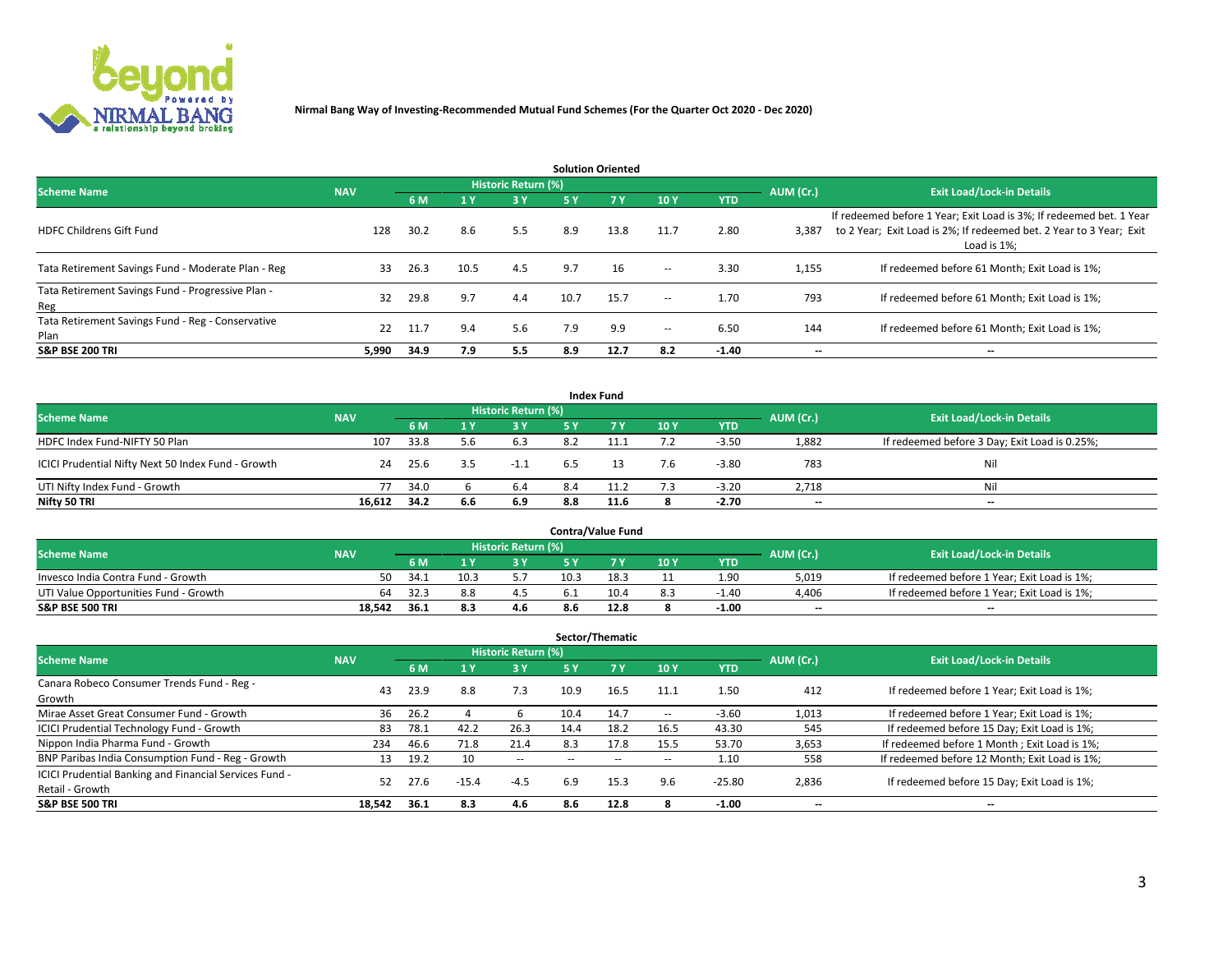

| <b>Dynamic Asset Allocation Funds</b>                      |            |      |      |                     |               |           |       |            |           |                                               |  |  |  |  |
|------------------------------------------------------------|------------|------|------|---------------------|---------------|-----------|-------|------------|-----------|-----------------------------------------------|--|--|--|--|
| <b>Scheme Name</b>                                         | <b>NAV</b> |      |      | Historic Return (%) |               |           |       |            | AUM (Cr.) | <b>Exit Load/Lock-in Details</b>              |  |  |  |  |
|                                                            |            | 6 M  |      | 3 Y                 | <b>5Y</b>     | <b>7Y</b> | 10Y   | <b>YTD</b> |           |                                               |  |  |  |  |
| ICICI Prudential Balanced Advantage Fund - Reg -<br>Growth | 39         | 24.7 | 7.4  | 6.2                 | 7.9           |           | 10.6  | 1.10       | 26,638    | If redeemed before 1 Year; Exit Load is 1%;   |  |  |  |  |
| Nippon India Balanced Advantage Fund - Growth              | 94         | 18.4 | 5.1  | 4.1                 | 7.3           |           | 8.1   | $-0.10$    | 2,905     | If redeemed before 12 Month; Exit Load is 1%; |  |  |  |  |
| Edelweiss Balanced Advantage Fund - Growth                 | 27         | 19.3 | 14.4 | 7.4                 | 7.5           | 10.7      | 8.7   | 9.00       | 1,496     | If redeemed before 365 Day; Exit Load is 1%;  |  |  |  |  |
| Kotak Balanced Advantage Fund - Reg - Growth               | 12         | 26.5 | 11.3 | $\sim$              | $\sim$ $\sim$ | $-$       | $- -$ | 5.30       | 4,264     | If redeemed before 1 Year; Exit Load is 1%;   |  |  |  |  |
| NIFTY 50 Hybrid Composite Debt 65:35 Index                 | 10,887     | 24.4 | 10   | 8.2                 | 9.3           | 11.3      | 8.6   | 3.00       | --        | --                                            |  |  |  |  |

| <b>Hybrid Aggressive</b>                        |            |           |                                  |            |      |        |                          |            |        |                                               |  |  |  |
|-------------------------------------------------|------------|-----------|----------------------------------|------------|------|--------|--------------------------|------------|--------|-----------------------------------------------|--|--|--|
| <b>Scheme Name</b>                              | <b>NAV</b> | AUM (Cr.) | <b>Exit Load/Lock-in Details</b> |            |      |        |                          |            |        |                                               |  |  |  |
|                                                 |            | 6 M       |                                  | <b>3 Y</b> | 5 ٧  |        | 10Y                      | <b>YTD</b> |        |                                               |  |  |  |
| Canara Robeco Equity Hybrid Fund - Growth       | 178        | 22.6      |                                  | 7.8        | 9.3  | 14.5   | 10.6                     | 5.70       | 3,438  | If redeemed before 1 Year; Exit Load is 1%;   |  |  |  |
| SBI Equity Hybrid Fund - Growth                 | 141        | 18.0      |                                  |            | -8.1 |        | 10                       | $-3.10$    | 31,226 | If redeemed before 12 Month; Exit Load is 1%; |  |  |  |
| Mirae Asset Hybrid - Equity Fund - Reg - Growth | 16         | 24.4      | 8.9                              |            |      | $\sim$ | $\overline{\phantom{a}}$ | $-0.30$    | 3,749  | If redeemed before 1 Year; Exit Load is 1%;   |  |  |  |
| ICICI Prudential Equity & Debt Fund - Growth    | 126        | 16.9      | -1.1                             | 1.1        | b.5  |        | 10.4                     | $-9.70$    | 17,535 | If redeemed before 1 Year; Exit Load is 1%;   |  |  |  |
| NIFTY 50 Hybrid Composite Debt 65:35 Index      | 10.887     | 24.4      | 10                               | 8.2        | 9.3  | 11.3   | 8.6                      | 3.00       | $- -$  | $\overline{\phantom{a}}$                      |  |  |  |

|                                         |            |                          |      |                            |      | Gold |       |            |           |                                                                  |
|-----------------------------------------|------------|--------------------------|------|----------------------------|------|------|-------|------------|-----------|------------------------------------------------------------------|
| <b>Scheme Name</b>                      | <b>NAV</b> |                          |      | <b>Historic Return (%)</b> |      |      |       |            | AUM (Cr.) | <b>Exit Load/Lock-in Details</b>                                 |
|                                         |            | 6 M                      |      | 3 Y                        | IS V |      | 10Y   | <b>YTD</b> |           |                                                                  |
| <b>HDFC Gold Fund - Growth</b>          | 16         | 11.3                     | 30.6 | 18.1                       |      | 5.9  |       | 28.10      | 939       | If redeemed before 6 Months; Exit Load is 2%; If redeemed bet. 6 |
|                                         |            |                          |      |                            |      |      | $\!-$ |            |           | Months to 12 Months; Exit Load is 1%;                            |
| Kotak Gold Fund - Reg - Growth          |            | <b>Q</b> 1               | 29.6 | 18.8                       | 12.5 |      | $\!-$ | 27.10      | 701       | If redeemed before 1 Year; Exit Load is 1%;                      |
| Nippon India Gold Savings Fund - Growth | 21         | 10.6                     | 30.3 | 17.9                       |      | 5.9  | $\!-$ | 27.30      | 1,270     | If redeemed before 15 Day; Exit Load is 1%;                      |
| <b>Prices of Gold</b>                   | 50.069     | $\overline{\phantom{a}}$ | 31.5 | 19.5                       | 13.7 |      | 9.8   | 28.10      | --        | $\overline{\phantom{m}}$                                         |

| <b>Arbitrage Fund</b>                      |            |                                  |      |     |     |     |     |     |            |        |                                                 |  |  |
|--------------------------------------------|------------|----------------------------------|------|-----|-----|-----|-----|-----|------------|--------|-------------------------------------------------|--|--|
| <b>Scheme Name</b>                         | AUM (Cr.)  | <b>Exit Load/Lock-in Details</b> |      |     |     |     |     |     |            |        |                                                 |  |  |
|                                            | <b>NAV</b> |                                  | 1 M. | : M | 6 M | 1 Y |     | 3 Y | <b>YTD</b> |        |                                                 |  |  |
| IDFC Arbitrage Fund - Reg - Growth         |            | 25                               | 3.3  |     | 3.6 |     |     |     | 3.80       | 7,341  | If redeemed before 1 Month; Exit Load is 0.25%; |  |  |
| Kotak Equity Arbitrage Fund - Reg - Growth |            | 29                               | -3.7 |     |     |     |     |     | 4.40       | 15,000 | If redeemed before 30 Day; Exit Load is 0.25%;  |  |  |
| Tata Arbitrage Fund - Reg - Growth         |            |                                  | ? ⊏  |     |     |     | $-$ | --  | 5.10       | 2,050  | If redeemed before 30 Day; Exit Load is 0.25%;  |  |  |
| Nippon India Arbitrage Fund - Growth       |            | 21                               | 3.9  |     |     |     |     | 5.9 | 4.40       | 7.384  | If redeemed before 1 Month; Exit Load is 0.25%; |  |  |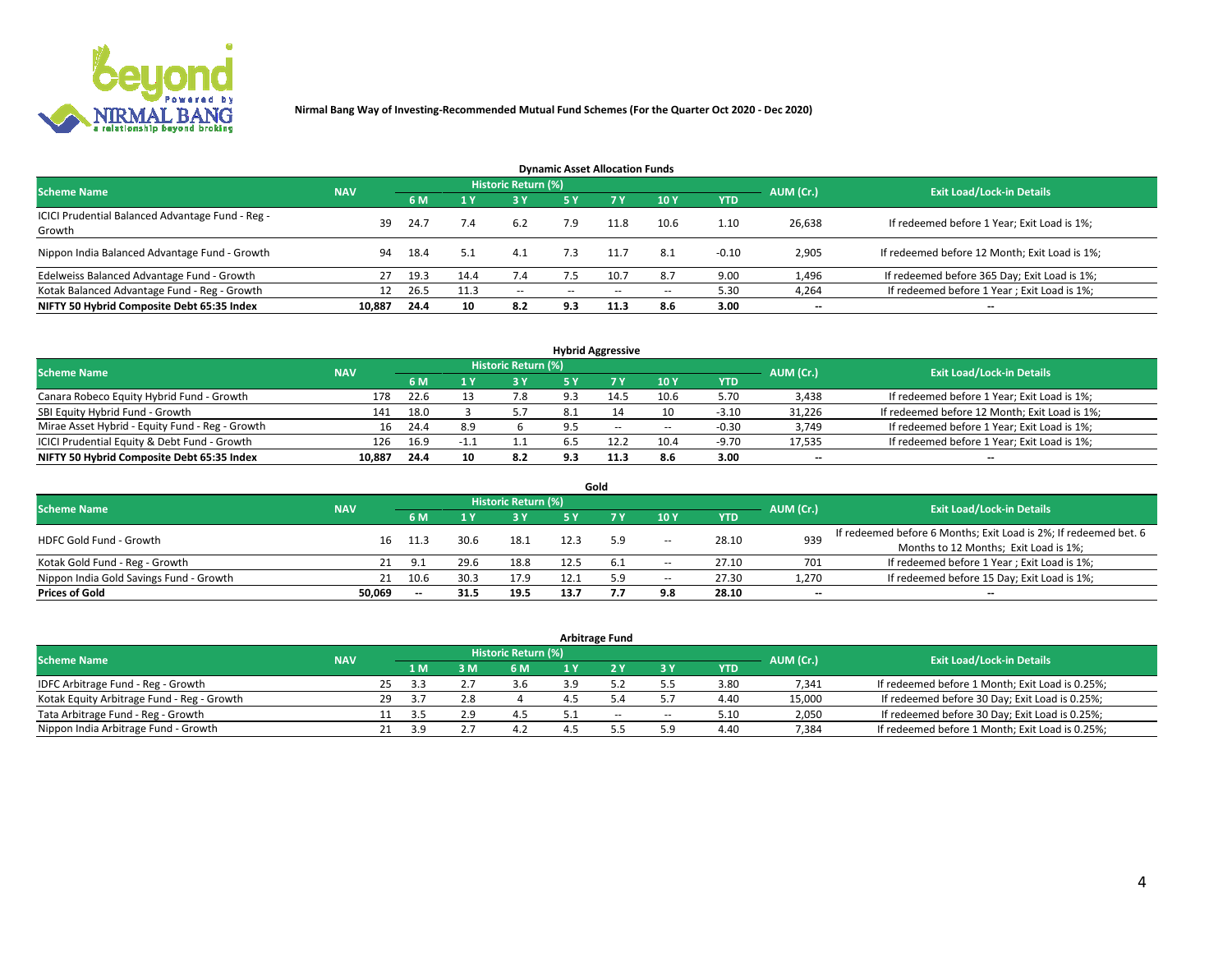

|                                                |                          |      |    |                     |     | <b>Overnight Fund</b> |            |                 |           |                                  |
|------------------------------------------------|--------------------------|------|----|---------------------|-----|-----------------------|------------|-----------------|-----------|----------------------------------|
| <b>Scheme Name</b>                             | <b>NAV</b>               |      |    | Historic Return (%) |     |                       | <b>YTM</b> | Avg             | AUM (Cr.) | <b>Exit Load/Lock-in Details</b> |
|                                                |                          | 1 W  | 2W | 1 M                 | 3 M | $\sim$ 1 $\vee$       |            | <b>Maturity</b> |           |                                  |
| IDFC Overnight Fund - Reg - Growth             | 1,080                    | 3.0  |    |                     |     |                       |            | 0.00            | 2,403     | Nil                              |
| Tata Overnight Fund - Reg - Growth             | 1,069                    | -3.1 |    | 3.1                 |     |                       | 3.06       | 0.00            | 1,961     | Nil                              |
| SBI Overnight Fund - Growth                    | 3,274                    | 3.1  |    |                     |     |                       | 3.04       | $\sim$          | 12,932    | Nil                              |
| ICICI Prudential Overnight Fund - Reg - Growth | 109                      | 3.1  |    |                     |     |                       | 3.05       |                 | 8,246     | Nil                              |
| Nippon India Overnight Fund - Reg - Growth     | 109                      | 3.0  |    |                     |     |                       | 3.03       | 0.00            | 3,980     | Nil                              |
| <b>CRISIL Liquid Fund Index</b>                | $\overline{\phantom{a}}$ | 4.0  |    | 3.8                 | 3.9 | -5.1                  | $-$        | $- -$           | $- -$     | $-$                              |

| <b>Liquid Funds</b>                              |                          |     |     |                            |     |              |                          |                          |                          |                                  |  |  |  |  |
|--------------------------------------------------|--------------------------|-----|-----|----------------------------|-----|--------------|--------------------------|--------------------------|--------------------------|----------------------------------|--|--|--|--|
| <b>Scheme Name</b>                               | <b>NAV</b>               |     |     | <b>Historic Return (%)</b> |     |              | <b>YTM</b>               | Avg                      | AUM (Cr.)                | <b>Exit Load/Lock-in Details</b> |  |  |  |  |
|                                                  |                          | 4W  | 2 W | l M                        | 3 M | $\sqrt{1}$ Y |                          | <b>Maturity</b>          |                          |                                  |  |  |  |  |
| Aditya Birla Sun Life Liquid Fund - Reg - Growth | 325                      | 3.3 | ≺   | 3.2                        |     | 4.8          | 3.5                      | 0.12                     | 39,810                   | *Ref Footnote                    |  |  |  |  |
| ICICI Prudential Liquid Fund - Reg - Growth      | 299                      | 3.2 | 3.5 | 3.2                        |     | 4.8          | 3.36                     | 0.11                     | 54,052                   | *Ref Footnote                    |  |  |  |  |
| Kotak Liquid Fund - Reg - Growth                 | 4,081                    | 3.4 | 3.6 |                            |     | 4.6          | 3.32                     | 0.10                     | 31,752                   | *Ref Footnote                    |  |  |  |  |
| Nippon India Liquid Fund - Growth                | 4,925                    | 3.4 |     |                            |     | 4.8          | 3.31                     | 0.12                     | 26,900                   | *Ref Footnote                    |  |  |  |  |
| Mahindra Manulife Liquid Fund - Reg - Growth     | 1.309                    | 3.5 | 3.6 | 3.3                        | 3.4 | 4.8          | 3.4                      | 0.09                     | 2,138                    | *Ref Footnote                    |  |  |  |  |
| <b>CRISIL Liquid Fund Index</b>                  | $\overline{\phantom{a}}$ | 4.0 |     | 3.8                        | 3.9 | 5.1          | $\overline{\phantom{a}}$ | $\overline{\phantom{a}}$ | $\overline{\phantom{a}}$ | $-$                              |  |  |  |  |

|                                                   |            |     |      |                            |     | <b>Ultra Short Fund</b>       |            |                          |           |                                  |
|---------------------------------------------------|------------|-----|------|----------------------------|-----|-------------------------------|------------|--------------------------|-----------|----------------------------------|
| <b>Scheme Name</b>                                | <b>NAV</b> |     |      | <b>Historic Return (%)</b> |     |                               | <b>YTM</b> | Avg                      | AUM (Cr.) | <b>Exit Load/Lock-in Details</b> |
|                                                   |            | 1 M | 3 M  | 6 M                        | 1 Y | $\overline{3}$ $\overline{Y}$ |            | <b>Maturity</b>          |           |                                  |
| HDFC Ultra Short Term Fund - Reg - Growth         | 12         | 4.4 | 4.7  | 7.3                        | 6.7 | $\sim$                        | 4.38       | $\sim$                   | 11,967    | Nil                              |
| ICICI Prudential Ultra Short Term Fund - Growth   | 21         | 5.2 |      |                            |     |                               | 5.42       | 0.39                     | 6,940     | Nil                              |
| Axis Ultra Short Term Fund - Reg - Growth         |            | 4.3 | 4.2  | 5.3                        | 5.8 | $- -$                         | 4.47       | 0.55                     | 4,062     | Nil                              |
| Aditya Birla Sun Life Savings Fund - Reg - Growth | 414        | 5.2 | .5.b | 8.4                        | 7.4 |                               | 4.52       | 0.55                     | 16,218    | Nil                              |
| <b>NIFTY Ultra Short Duration Debt Index</b>      | 4.182      | 3.7 | 4.1  | 5.8                        | 6.2 | 7.3                           | --         | $\overline{\phantom{a}}$ | --        | $\overline{\phantom{a}}$         |

|                                                  |            |     |     |                     | <b>Money Market Fund</b> |           |                          |                 |           |                                               |
|--------------------------------------------------|------------|-----|-----|---------------------|--------------------------|-----------|--------------------------|-----------------|-----------|-----------------------------------------------|
| <b>Scheme Name</b>                               | <b>NAV</b> |     |     | Historic Return (%) |                          |           | <b>YTM</b>               | Avg             | AUM (Cr.) | <b>Exit Load/Lock-in Details</b>              |
|                                                  |            | 1 M | 3 M | 6 M                 | 1 Y                      | <b>3Y</b> |                          | <b>Maturity</b> |           |                                               |
| Aditya Birla Sun Life Money Manager Fund - Reg - | 280        | 4.5 | 4.6 | 7.3                 |                          |           | 3.98                     | 0.45            | 9,969     | Nil                                           |
| Growth                                           |            |     |     |                     |                          |           |                          |                 |           |                                               |
| SBI Savings Fund - Growth                        | 32         | 4.2 | 4.2 | 6.3                 | 6.3                      | 6.9       | 4.04                     | $\sim$          | 21,035    | If redeemed before 3 Days; Exit Load is 0.1%; |
| HDFC Money Market Fund - Growth                  | 4,341      | 4.4 | 4.5 | 7.5                 |                          |           | 3.88                     | $\sim$          | 10,543    | Nil                                           |
| Tata Money Market Fund - Reg - Growth            | 3,571      | 4.5 | 4.6 | 6.9                 | 6.8                      | 4.9       | 4.08                     | 0.46            | 564       | Nil                                           |
| <b>CRISIL Liquid Fund Index</b>                  | $- -$      | 3.8 | 3.9 | 4.4                 | 5.1                      | $-$       | $\overline{\phantom{a}}$ | $-$             | $- -$     | $-$                                           |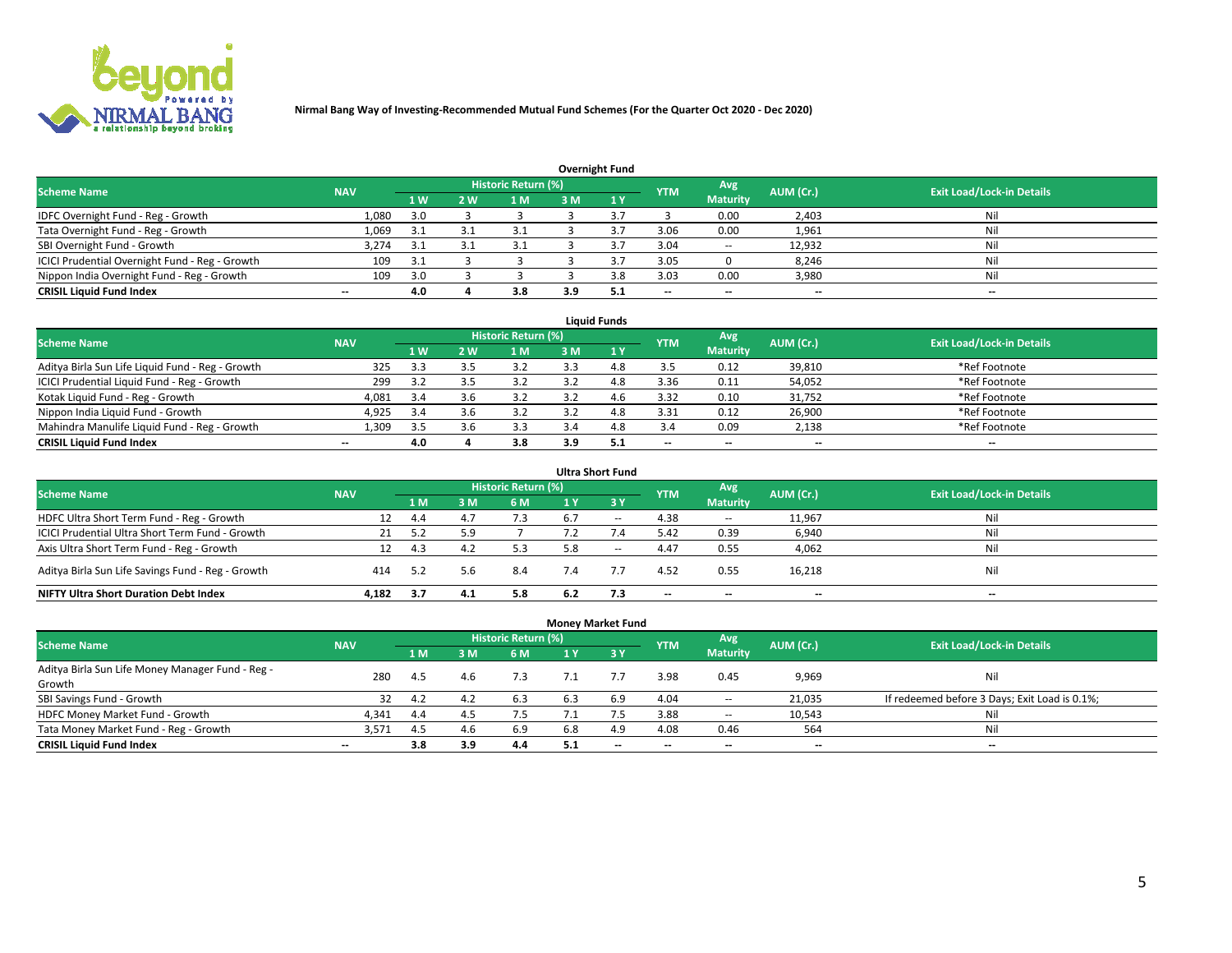

| <b>Short Term Fund</b>                    |            |     |      |     |                            |      |  |            |                 |           |                                  |  |  |  |
|-------------------------------------------|------------|-----|------|-----|----------------------------|------|--|------------|-----------------|-----------|----------------------------------|--|--|--|
| <b>Scheme Name</b>                        | <b>NAV</b> |     |      |     | <b>Historic Return (%)</b> |      |  | <b>YTM</b> | Avg             | AUM (Cr.) | <b>Exit Load/Lock-in Details</b> |  |  |  |
|                                           |            |     | 1 M  | 3 M | 6 M                        | 1 V  |  |            | <b>Maturity</b> |           |                                  |  |  |  |
| HDFC Short Term Debt Fund - Growth        |            | 24  | 4.5  |     | 12.9                       | 10.8 |  | 6.26       | $\sim$          | 13.569    | Nil                              |  |  |  |
| Nippon India Short Term Fund - Growth     |            | 40  | .5.b |     | 11.2                       |      |  | 5.63       | 2.67            | 7.619     | Nil                              |  |  |  |
| ICICI Prudential Short Term Fund - Growth |            | 45. | ≺ ⊿  |     | 13.1                       | 10.4 |  | 5.86       | 4.05            | 17.228    | Nil                              |  |  |  |

| <b>Low Duration Fund</b>                     |            |     |  |                                  |     |  |            |                 |           |                                  |  |  |  |
|----------------------------------------------|------------|-----|--|----------------------------------|-----|--|------------|-----------------|-----------|----------------------------------|--|--|--|
| <b>Scheme Name</b>                           | <b>NAV</b> |     |  | Historic Return (%) <sup> </sup> |     |  | <b>YTM</b> | Avg             | AUM (Cr.) | <b>Exit Load/Lock-in Details</b> |  |  |  |
|                                              |            | 1 M |  | 6 M                              |     |  |            | <b>Maturity</b> |           |                                  |  |  |  |
| HDFC Low Duration Fund - Growth              | 44         |     |  | د ۵                              | ہ 7 |  | 5.32       | $\sim$          | 16.796    | Nil                              |  |  |  |
| ICICI Prudential Savings Fund - Reg - Growth | 407        |     |  | 10.1                             |     |  | 4.97       | 1.27            | 19,723    | Nil                              |  |  |  |
| Kotak Low Duration Fund - Std - Growth       | 2,580      |     |  | 9.2                              | 8.4 |  | 5.18       | 1.01            | 9,297     | Nil                              |  |  |  |

| <b>Banking &amp; PSU Bond Funds</b>                 |            |    |     |  |                     |      |     |            |                 |           |                                  |  |  |  |
|-----------------------------------------------------|------------|----|-----|--|---------------------|------|-----|------------|-----------------|-----------|----------------------------------|--|--|--|
| <b>Scheme Name</b>                                  | <b>NAV</b> |    |     |  | Historic Return (%) |      |     | <b>YTM</b> | Avg             | AUM (Cr.) | <b>Exit Load/Lock-in Details</b> |  |  |  |
|                                                     |            |    | 1 M |  | 6 M                 |      |     |            | <b>Maturity</b> |           |                                  |  |  |  |
| HDFC Banking and PSU Debt Fund - Reg - Growth       |            |    |     |  | 11.8                | 10.3 |     | 6.09       | $\sim$          | 9,329     | Nil                              |  |  |  |
| Kotak Banking and PSU Debt Fund - Reg - Growth      |            | 49 |     |  | 11.9                | 10.2 | 8.6 | 5.84       | 4.00            | 9,132     | Nil                              |  |  |  |
| Nippon India Banking & PSU Debt Fund - Reg - Growth |            | 16 |     |  | 12.9                | 10.6 |     | 5.2        | 3.69            | 5.410     | Nil                              |  |  |  |

| <b>Corporate Bond Funds</b>                         |            |      |     |                     |      |     |            |                 |           |                                  |  |
|-----------------------------------------------------|------------|------|-----|---------------------|------|-----|------------|-----------------|-----------|----------------------------------|--|
| <b>Scheme Name</b>                                  | <b>NAV</b> |      |     | Historic Return (%) |      |     | <b>YTM</b> | Avg             | AUM (Cr.) | <b>Exit Load/Lock-in Details</b> |  |
|                                                     |            | 1 M  | l M | 6 M                 | 1 Y  |     |            | <b>Maturity</b> |           |                                  |  |
| ICICI Prudential Corporate Bond Fund - Reg - Growth | 22         | -2.7 | 4.5 | 13                  | 10.3 | 8.3 | 5.41       | 4.03            | 16,162    | Nil                              |  |
| IDFC Corporate Bond Fund - Reg - Growth             |            | 1.8  |     | 14.3                | 10.3 |     | 5.56       | 3.51            | 17,632    | Nil                              |  |
| HDFC Corporate Bond Fund - Growth                   | 24         | 3.0  | 4.3 | 13.6                | 10.9 | 8.7 | 5.71       | $\sim$          | 20,526    | Nil                              |  |
| Kotak Corporate Bond Fund - Std - Growth            | 2.837      | 4.4  |     | 11.2                | ο    | 8.5 | 5.04       | 2.25            | 6,586     | Nil                              |  |

| <b>Credit Risk Fund</b>                    |            |                     |     |     |     |     |     |            |                 |           |                                                                       |
|--------------------------------------------|------------|---------------------|-----|-----|-----|-----|-----|------------|-----------------|-----------|-----------------------------------------------------------------------|
| <b>Scheme Name</b>                         | <b>NAV</b> | Historic Return (%) |     |     |     |     |     | <b>YTM</b> | Avg             | AUM (Cr.) | <b>Exit Load/Lock-in Details</b>                                      |
|                                            |            |                     | 1 M | 3 M | 6 M |     | 3V  |            | <b>Maturity</b> |           |                                                                       |
| ICICI Prudential Credit Risk Fund - Growth |            | 23                  | 7.3 | 8.8 | 10  | 10  |     | 8.7        | 2.97            | 6,503     | If redeemed before 1 Year; Exit Load is 1%;                           |
| HDFC Credit Risk Debt Fund - Reg - Growth  |            |                     | 6.4 | 8.6 | 9.3 | 9.3 |     | 9.79       | $\!-$           | 6,189     | If redeemed before 12 Month; Exit Load is 1%; If redeemed bet. 12     |
|                                            |            |                     |     |     |     |     |     |            |                 |           | Month to 18 Month; Exit Load is 0.5%;                                 |
| SBI Credit Risk Fund - Growth              |            |                     |     |     |     |     |     |            |                 |           | If redeemed before 12 Month; Exit Load is 3%; If redeemed bet. 12     |
|                                            |            | 33                  | 8.5 | 7.8 | 9.8 | 8.5 | 6.7 | 8.09       | $\!-$           |           | 3,721 Month to 24 Month; Exit Load is 1.5%; If redeemed bet. 24 Month |
|                                            |            |                     |     |     |     |     |     |            |                 |           | to 36 Month; Exit Load is 0.75%;                                      |